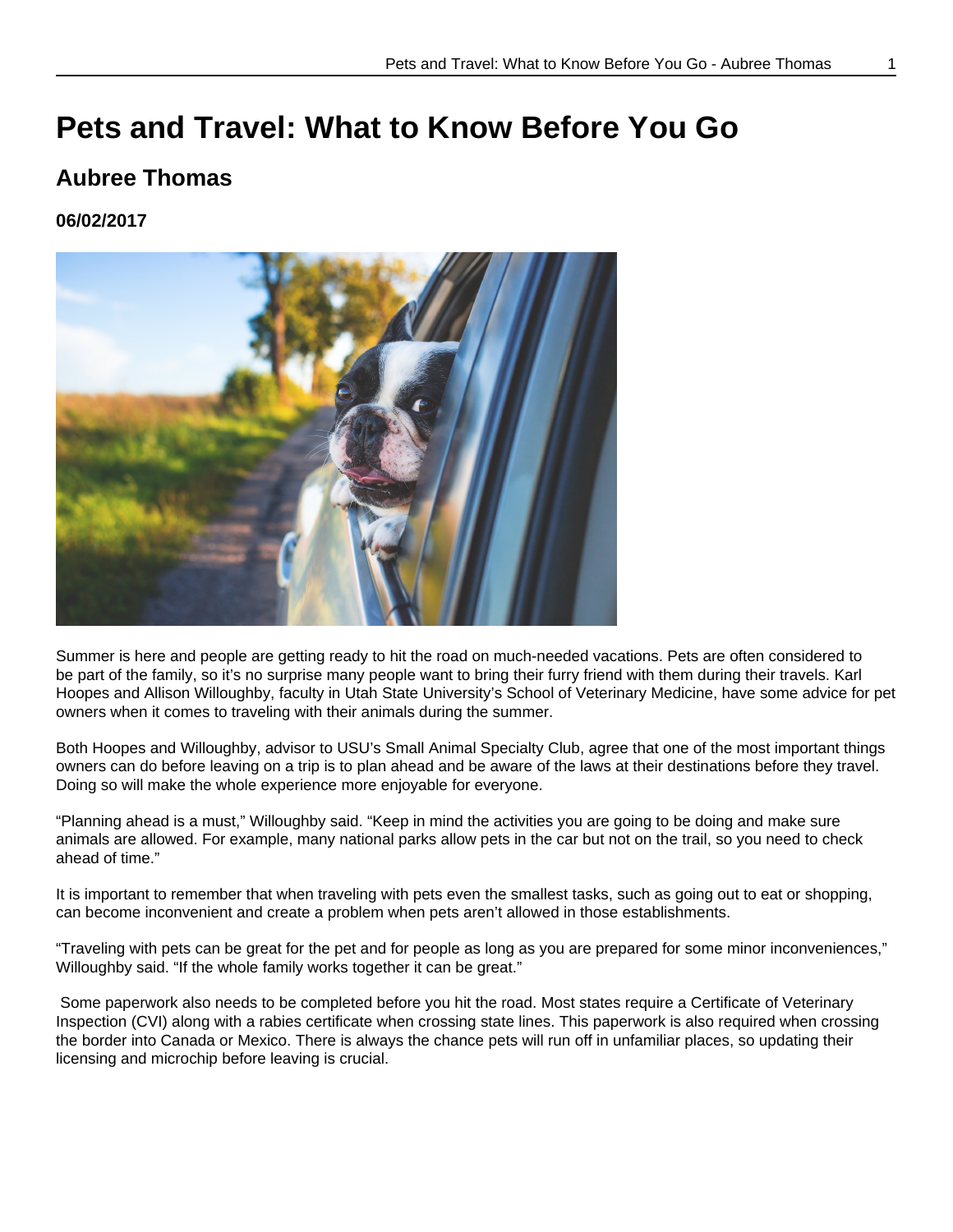Pets can also become more susceptible to illness when traveling. To reduce the risk of pets becoming sick or contracting diseases, Hoopes recommended that all core vaccines be up to date. These vaccines include Bordetella (kennel cough), parvovirus, distemper and adenovirus. If traveling to areas where fleas are present, a flea preventative should be started immediately so that pets don't pick-up any unwanted creatures.

 Hoopes also said it's a good idea to have the contact information for veterinarians in areas you'll be visiting saved in a phone so they are already on hand and ready to go.

 "You never know if you will have internet service, so it is helpful to already have those numbers with you and in your phone," Hoopes said. "If an accident happens, you don't want to spend valuable time looking for numbers. If you already have numbers and addresses, you can take your animals to the clinic immediately."

#### **On the Road**

Beyond the basics of stopping often to let pets go to the bathroom and not leaving them in cars that heat up dangerously fast, Hoopes said one of the biggest problems he sees when traveling with pets in the car is dehydration.

"One of the biggest things is to make sure they don't get dehydrated. They need water just as often, or even more often, than we do," Hoopes said. "If it is really hot, dogs love to jump in the water. They love to swim and it really seems to help them."

Packing water from home can also reduce dehydration risk. Many dogs are simply used to the water they drink at home and refuse to drink anything else. Bringing water from home or packing bottled water is an easy solution to ensure pets stay healthy and hydrated for the duration of the vacation.

Hoopes and Willoughby also recommend that pet owners pack the food their pets are used to eating at home. Any sudden changes to pet's diet, like a new type of dog food, can have a negative impact and lead to sickness and gastrointestinal problems.

When traveling, pets are placed in new and stressful situations, so it is common for them to have anxiety when traveling. To reduce anxiety, a sedative can be purchased from local veterinarian.

# **Traveling by Air**

Airlines are very particular when it comes to pets as passengers. When traveling by air, pets are typically carried in cargo instead of the passenger cabin. Hoopes said cargo does a good job at taking care of animals, but it is still important to remember that travel always adds additional stress.

"The dog or cat is in a carrier for an extended period of time without interaction. It is stressful and it can be scary," Hoopes said. "If you do put them in cargo, putting them with a blanket or stuffed toy they are familiar with can help reduce stress."

Pets traveling by air also require a CVI, and it usually the certificate must have been issued within 72 hours before traveling. Some airlines also require an acclimation statement be included with the certificate. This statement provides the airline with information about the temperature range the animal is acclimated to so that he can be safely transported in cargo. The statement is issued by a veterinarian and must include the temperature range and time frame that is safe for the pet to remain in those temperatures.

Different airlines have different requirements, so it is important to understand what they are beforehand so there are no surprises when it comes time to depart. Owners should ask their

veterinarians to call the airline they'll be flying with ahead of time to make sure they are prepared to properly take care of animals.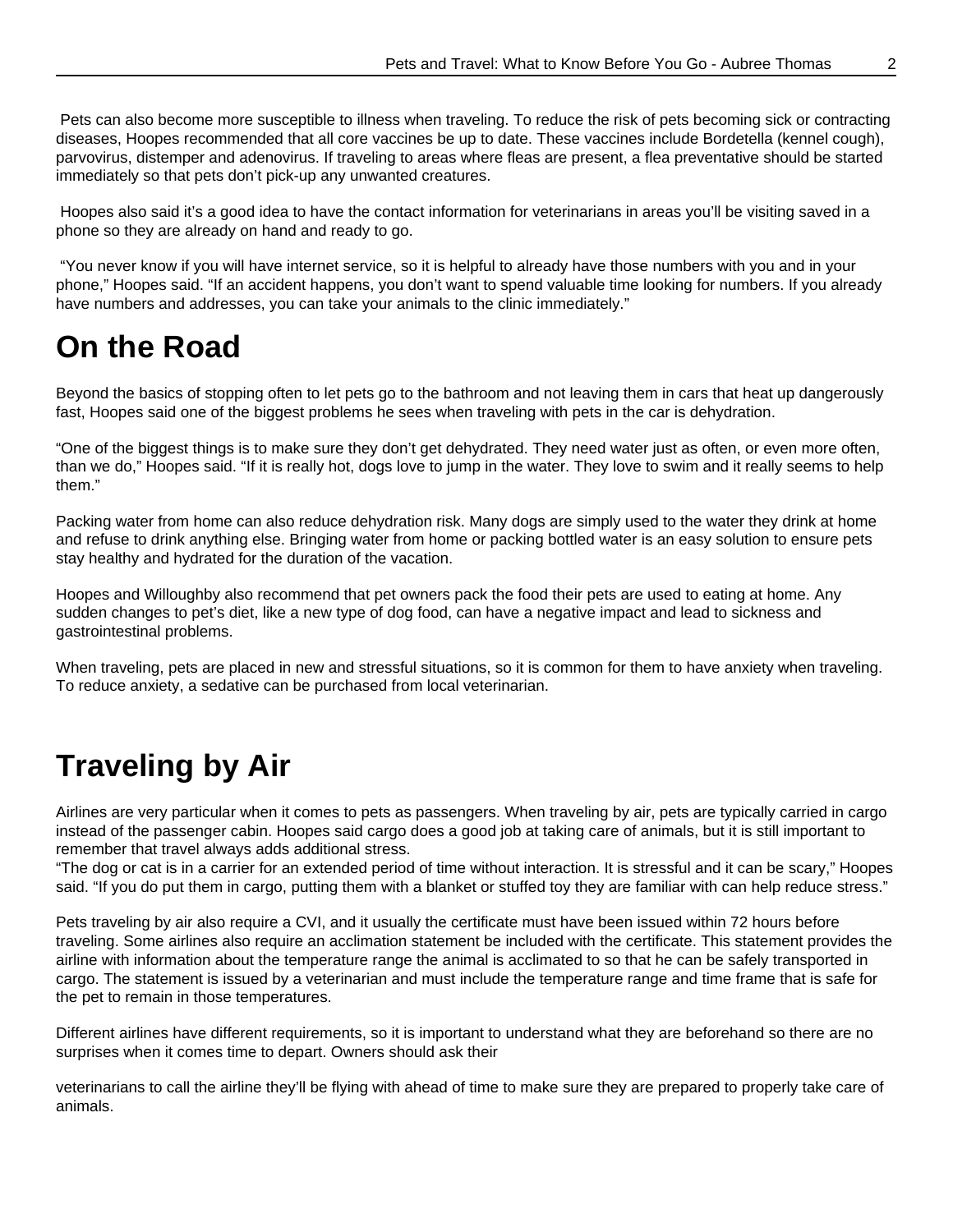Extra precautions must be taken for airline travel with puppies.

"I hate to send puppies are under 12 weeks old on an airline because it gets really difficult," Hoopes said. "Make sure they are old enough to travel and that they have been away from their mother long enough to be fully weaned. You don't want them to be going through the stress of being weaned along with that of traveling."

## **Leaving Pets at Home**



Traveling with pets can be a great experience, but what should be done when taking them isn't an option? Should pets be left at home or should they be taken to a kennel? While there are many pros and cons to both options, Hoopes and Willoughby said keeping animals at home with a caregiver is the most ideal.

"The best thing, in my opinion, is to have a dog sitter who will come to your house and take care of them in their own environment," Hoopes said. "It's ideal that they stay in their same bed with the same water and food and you just have someone come over to help take care of them."

Of course, there are still some cases when boarding pets at a kennel is the best option.

"Escape artists might be better in a kennel if you think your dog will run out on your sitter," Willoughby said. "If your dog sitter won't be able to be there as much as you typically are and your dog is used to relieving himself several times a day, then a kennel would be preferred. If there are complicated medications to be given, then it would be better to give the kennel the medications unless the sitter is very experienced."

When it comes to choosing a place to board your pet, it is important to visit kennels ahead of time and think about what each one has to offer in terms of safety, cleanliness and pet care. Hoopes said it is especially important for kennels to offer turnout time as well as individual and group housing options. It needs to be temperature controlled and the kennel should be willing to provide references when asked.

One problem with kennels is it is a place where diseases are often transmitted. Kennel cough is especially common, so pets need to have received the vaccine at least 2-3 weeks ahead of a kennel stay to build up sufficient immunity. Willoughby said this vaccine isn't long lasting, so it is important to keep it updated. If vaccinated in the spring, immunity should last until the end of summer. Willoughby also recommended that puppies should never be boarded until the entire series of puppy shots is completed because of the risk of infection.